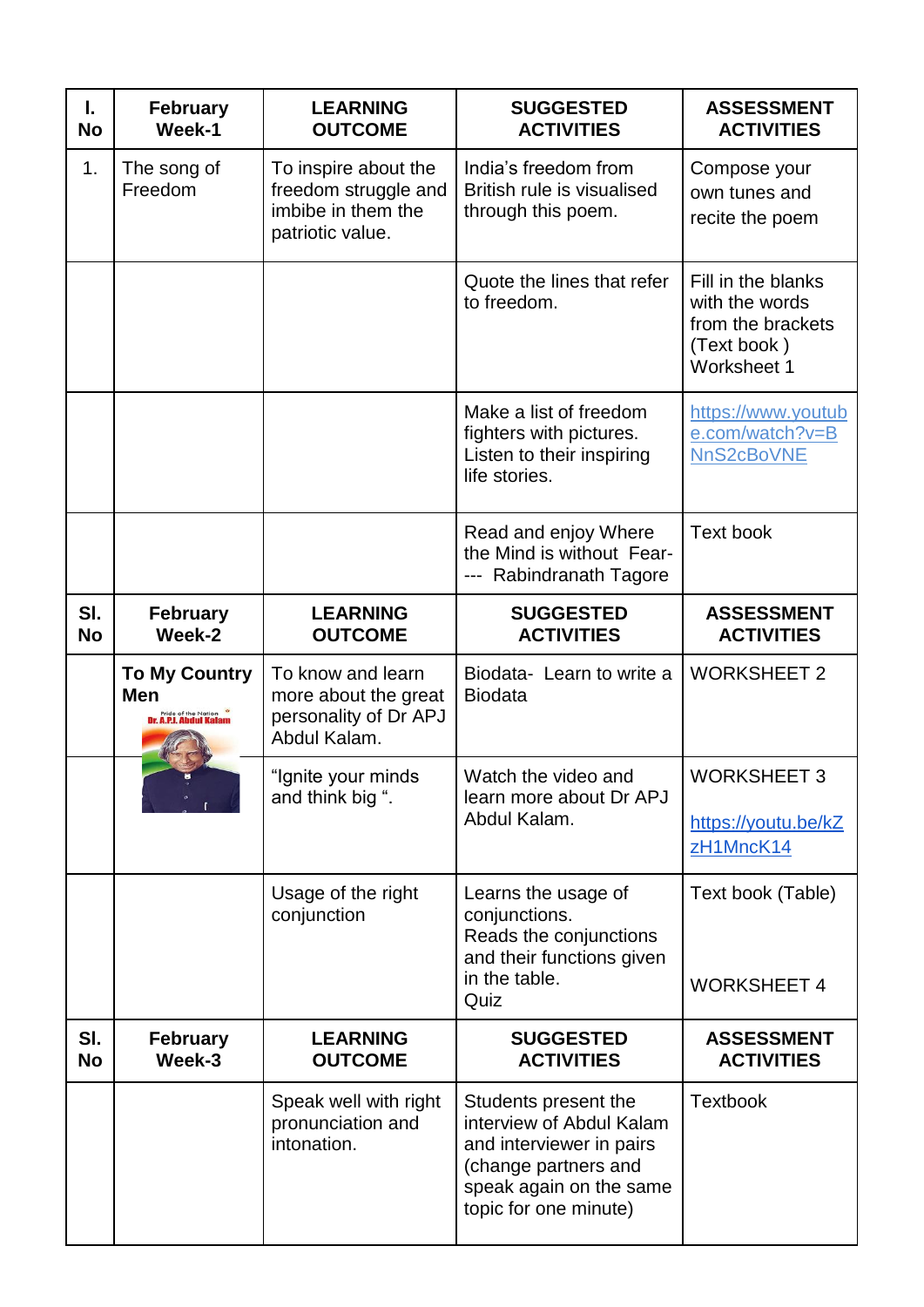|                  |                           | To know the idiom<br>expression and<br>meaning                                             | Frame sentences on the<br>given idioms                                                                                                        | Text book                              |
|------------------|---------------------------|--------------------------------------------------------------------------------------------|-----------------------------------------------------------------------------------------------------------------------------------------------|----------------------------------------|
|                  |                           | Learn to match the<br>words that collocate                                                 | Refer the dictionary and<br>construct meaningful<br>sentences using the<br>collocations                                                       | <b>Textbook</b>                        |
| SI.<br><b>No</b> | <b>February</b><br>Week-4 | <b>LEARNING</b><br><b>OUTCOME</b>                                                          | <b>SUGGESTED</b><br><b>ACTIVITIES</b>                                                                                                         | <b>ASSESSMENT</b><br><b>ACTIVITIES</b> |
|                  | It never comes<br>again   | The wonderful<br>message to make<br>best use of one's<br>youth is imbibed in<br>this poem. | Discuss in groups "youth<br>as something sweet"<br>Pick out the line from the<br>poem you like the most<br>and tell your friends<br>about it. | <b>Text book</b>                       |
|                  |                           | Learns the usage of<br>Personification and<br>Metaphor.                                    | Teacher revises from the<br>text the figures of speech<br>with examples.                                                                      | <b>Text book</b>                       |
|                  |                           | Reads and<br>appreciates the<br>poem                                                       | Read and memorise the<br>poem                                                                                                                 | <b>Textbook</b>                        |
|                  |                           | List out rhyming<br>words                                                                  | Make a list of rhyming<br>words from the poem<br>and add more.                                                                                | <b>WORKSHEET 5</b>                     |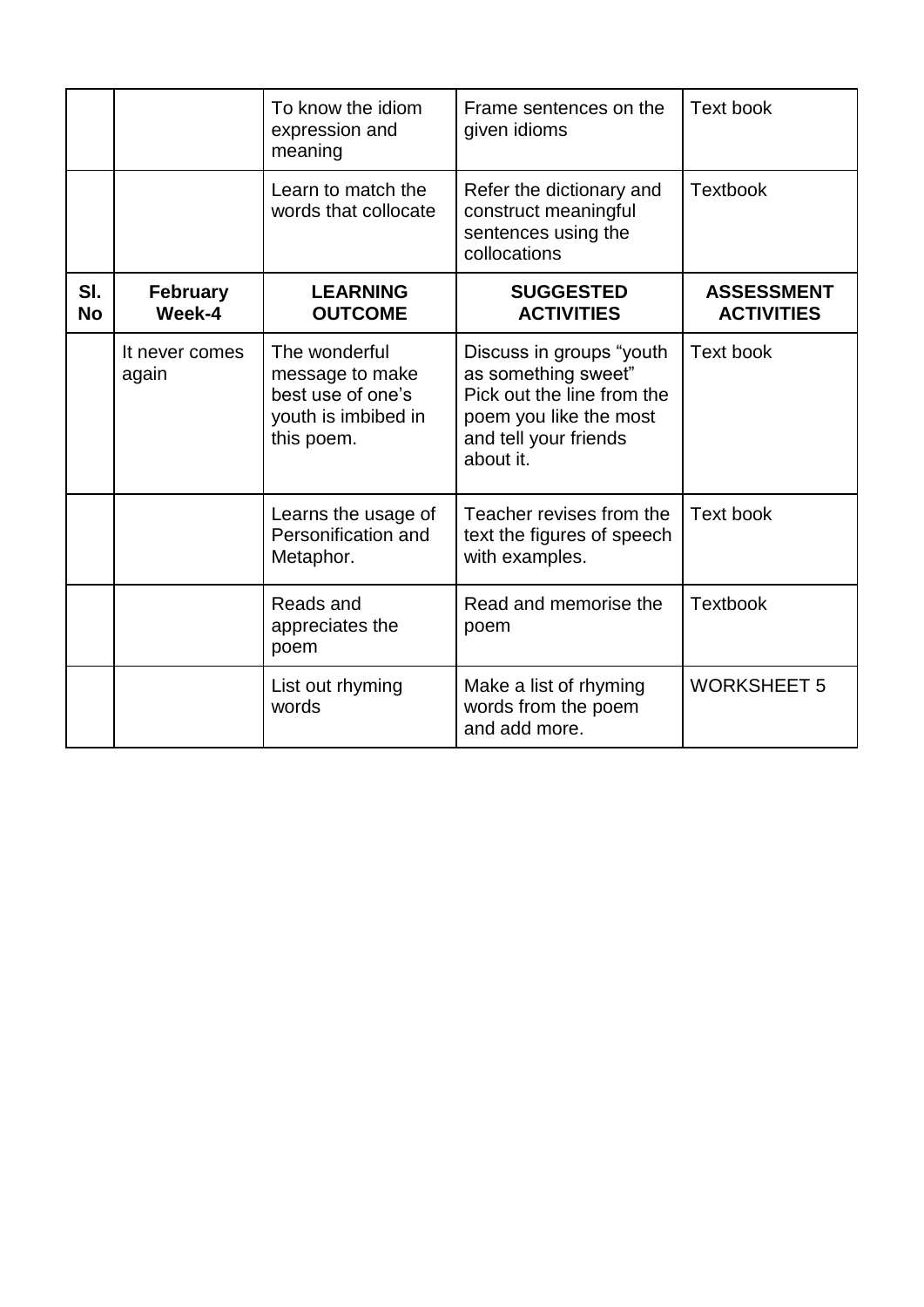## **WORKSHEET 1**

## **Match the sentences with the images given below**

- 1. This is the hour of song and dance
- 2. We'll blow the conch of victory
- 3. Honour to the ploughman and the worker.
- 4. Freedom is our universal speech
- 5. No nation shall enslave again
- 6. Gone are those days of caste born pride



# **WORKSHEET 2**

## **BIO-DATA**

## **Given below is an example of a BIO-DATA read and preapare a bio-data of your own.**

Name : Santosh Date of Birth : 15th January, 1990 Address : 425, III cross, B.T. Street New extension, Bengaluru. Phone Number : 0123456789

## **Educational Qualification :**

| Qualification | Year of | School/College              | Percentag |
|---------------|---------|-----------------------------|-----------|
|               | passing |                             |           |
| S.S.L.C       | 2006    | G.H.S; C.B.PUR              | 89%       |
| P.U.C         | 2008    | Govt P.U. College, C.B. PUR | 93%       |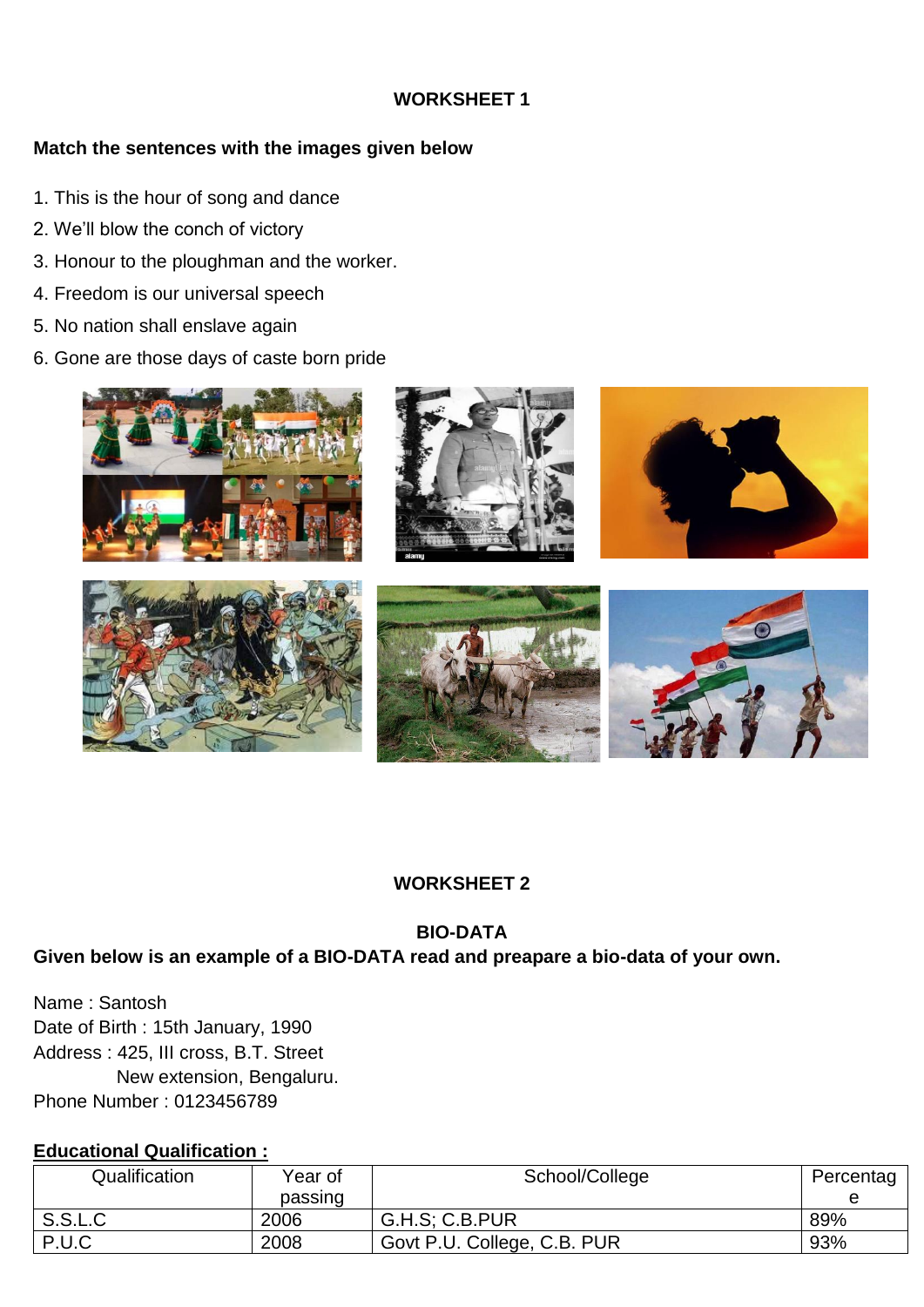|  | Engineering | 201<br>∠∪ | <b>B'lore</b><br>College<br>Lnaineerina<br>Infotech | 95% |
|--|-------------|-----------|-----------------------------------------------------|-----|
|--|-------------|-----------|-----------------------------------------------------|-----|

### **Professional Qualification:**

I am presently doing a course on Animation.

Extra-curricular activities:

I represented the state in the State Level Kabaddi Tournament.

## **You have just done your graduation and are doing a part-time Diploma course in computers. Prepare your bio-data in response to the advertisement given below.**

### **SMART CELLPHONES**

We are a reputed mobile company marketing mobile phones.

### **We require**

#### **Sales Supervisor**

(based in Mangaluru)

The candidate should be a fresh graduate with a dynamic personality. Dedication in

work is a must.

Salary will be linked to the efficacy and dynamism.

Apply within 8 days to:

Smart Cellphones, 25, Commercial Street, Mangaluru

## **BIO-DATA**

Name :

Date of Birth :

Address :

Phone Number :

Educational Qualification :

| Qualification | Year of passing | School/College | Percentage |
|---------------|-----------------|----------------|------------|
|               |                 |                |            |
|               |                 |                |            |
|               |                 |                |            |

### **Professional Qualification:**

I am presently doing \_\_\_\_\_\_\_\_\_\_\_\_\_\_\_\_\_\_\_\_\_\_\_\_

Extra-curricular activities:

I represented my state \_\_\_\_\_\_\_\_\_\_\_\_\_\_\_\_\_\_\_\_\_**\_\_\_\_\_\_\_\_\_\_\_**